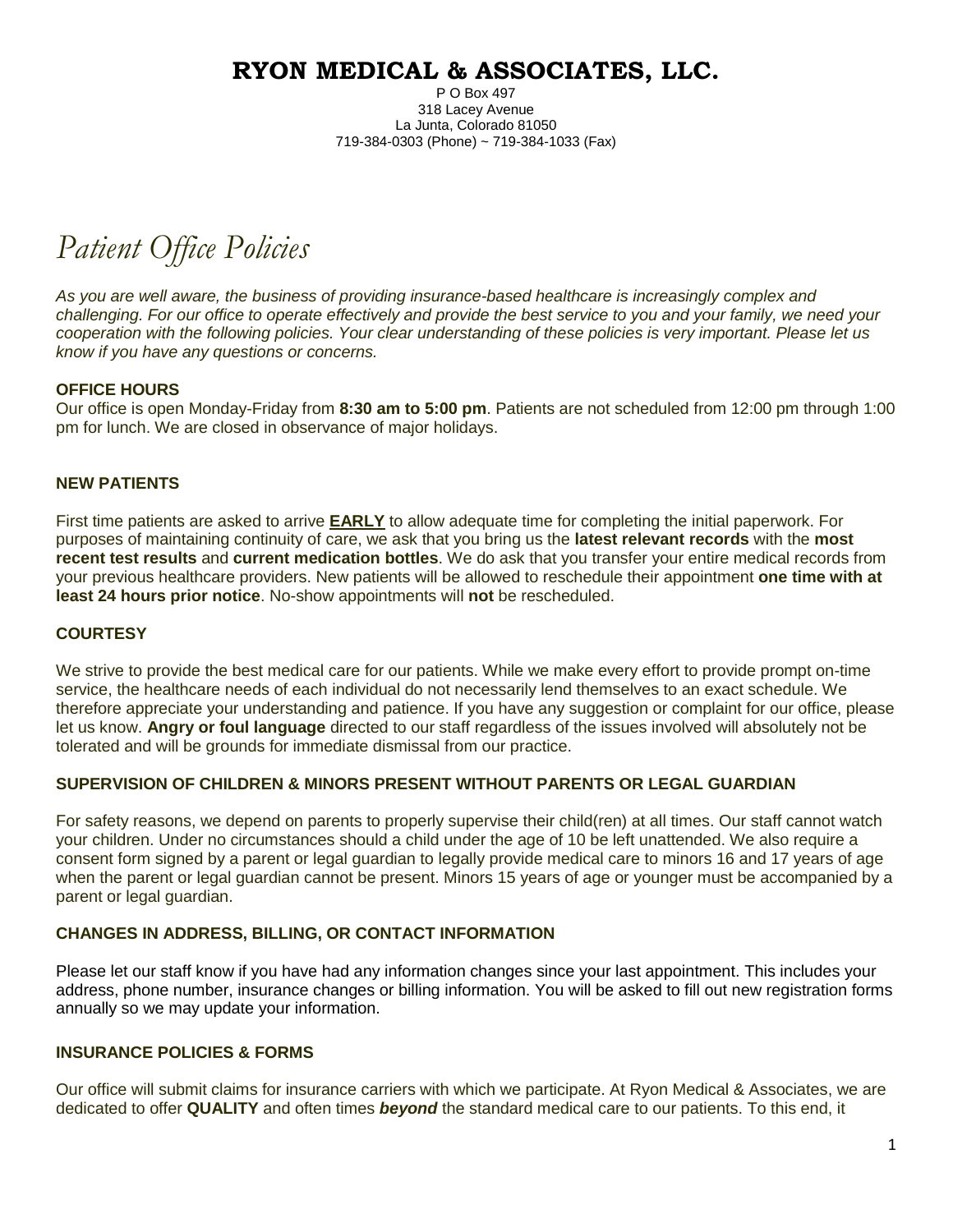P O Box 497 318 Lacey Avenue La Junta, Colorado 81050 719-384-0303 (Phone) ~ 719-384-1033 (Fax)

is **YOUR RESPONSIBILITY** to know your particular *insurance plan benefits*. **Comprehensive physicals, mental health care, immunizations, certain laboratory tests, procedures, and prescribed medications including nutrition and herbal supplements may not be covered.** *Prior Authorizations may be completed at the discretion of our providers. We therefore cannot guarantee that all services and therapies we provide or recommend are covered by your insurance. We also cannot just change CODES in order to modify insurance coverage as it is illegal and fraudulent.* We strongly encourage you to contact your insurance carrier ahead of time and verify appropriate coverage.

We also require proof of current insurance at check-in for **every** visit. It is essential that you provide all the necessary information about your insurance, both primary and secondary. Since changes in insurance coverage are frequent, it is our policy to obtain a copy of your card(s) for applicable insurance. **Please be prepared to present your card(s) at each visit.** In case of a new policy, a copy of the enrollment form specifying insurance company name and phone number, employer and his/her phone number, insured employee name, date of birth and social security number will be required.

### **FEES & PAYMENTS**

Payment in full is due at the time services are rendered unless we are submitting charges to your insurance company. **Copays and deductibles are due at time of service or your appointment may be rescheduled.** We accept **VISA and MASTER** cards. We also accept **money orders, checks & cash**. Those patients without proof of coverage may be required to pay in full or be asked to reschedule their appointments. If we are not contracted with your particular insurance plan, **YOU** must pay in full at time of service. A copy of your driver's license will be taken. You will be given a copy of our charge slip to submit to your insurance company for reimbursement purposes.

Even though we will bill your insurance, **WE ARE NOT** responsible to negotiate a settlement for a disputed claim. Billing your insurance **does not** necessarily ensure payment by the insurance company nor does it release the responsible party from its financial obligation to our office for any unpaid balance. In case of an insurance partial payment, the balance is due by **YOU** and we will send you a billing statement. Balances over **120 DAYS** due may be sent to a collection agency unless other arrangements have been made. A **\$25** service fee will be charged for returned checks due to insufficient funds. We may also elect to discharge you from our practice should you fail to comply with our policy. Should you require a payment plan, our office manager will be glad to discuss your options with you.

### **APPOINTMENTS & NO SHOW POLICY**

We make every effort to provide prompt medical care to all of our patients. If you are unable to keep a scheduled appointment, please let us know at least 24-hours **in advance**. A **NO SHOW** is when a patient fails to keep a scheduled appointment. A NO SHOW will generate a **\$50** fee that is **not** payable by your insurance and three no shows may require that you seek your medical care elsewhere. In the event that you have a special circumstance regarding your missed appointment, please contact our office manager. We understand that there may be issues beyond your control and want to be understanding of special circumstances.

If you are delayed and cannot make an appointment on time, please call to advise us of your situation and provide an estimated time of arrival. Any significant delay may require the visit to be rescheduled.

In general, we will not combine your **PHYSICAL** visits with **PROBLEM** visits at the same time since your insurance often may not pay for both.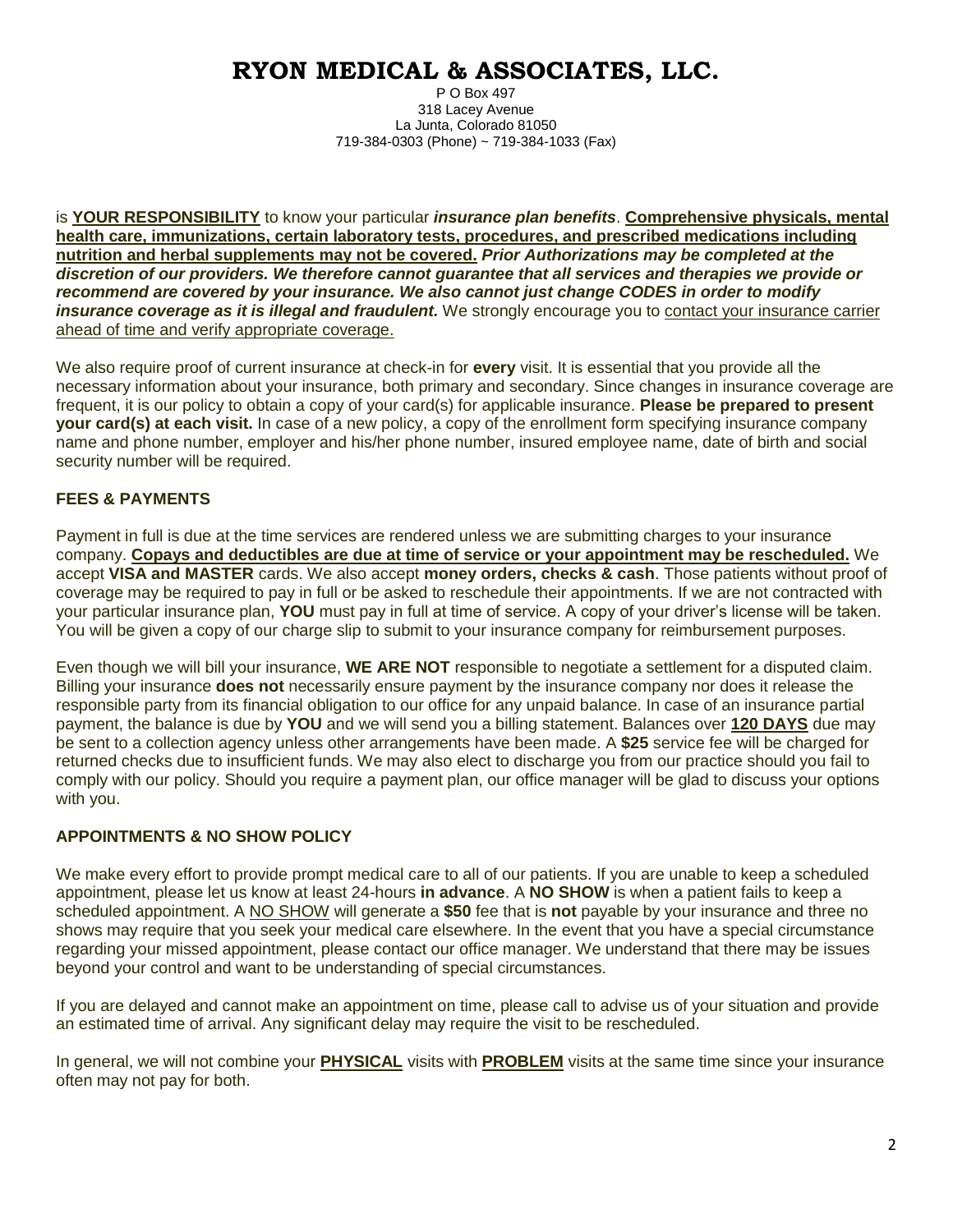P O Box 497 318 Lacey Avenue La Junta, Colorado 81050 719-384-0303 (Phone) ~ 719-384-1033 (Fax)

Due to the current nature of insurance-based medical practices, we also ask that you limit your visit to **1 TO 2 PROBLEMS only**. Should you have more medical issues that need to be addressed, please inform our staff when calling for appointments, and we will schedule more time for you accordingly. Your providers may also have you return for follow-up visits in order to address your additional medical concerns.

Multiple family member appointments **must be** scheduled in advance. Family members who are present at the time of another member's appointment, but are not scheduled, will be required to schedule an appointment at a later time. Up to **2 members** of the family may be scheduled at any one time.

## **PRESCRIPTION REFILLS**

Providing the highest quality of professional care to our patients is very important to us. Therefore, the following guidelines for dispensing medications in our office have been established:

- 1. *Ryon Medical does not offer chronic pain management and will not dispense chronic pain medication* (for example, chronic daily narcotics). We will provide you with a referral to a pain management center if you need this specialized form of care after evaluation by our physicians.
- 2. If you are on a medication that requires refills for a chronic disease (for example, high blood pressure or diabetes), you will be given ample refills for 30 or 90 days at a time during your office visit.
	- a. When you are down to a 30 day supply of medication, we ask that you call and schedule your follow-up office visit in order to be evaluated and have your medications adjusted or refilled. We ask that you allow enough time for us to make an appointment so you're not without your medication. Please have your Pharmacy fax over a refill request to 719-384-1033 prior to your scheduled appointment.
- 3. For the safety and well-being of our patients,
	- a. Requests for new medications (including antibiotics) and medication refills will not be taken over the phone or over the Internet during office hours without an appointment and evaluation by the physician.
	- b. No new medications (including antibiotics) will be called in over the phone after office hours by the on-call physician.
	- c. We understand that unexpected situations arise, thus a small refill of a chronic medication will be granted for one or two days after office hours on an as-needed basis determined by the on-call physician. This allows patients to be seen and evaluated by the physician during office hours for all their medication refills.

### **TELEPHONE MESSAGES & PROCESSING OF REFERRALS**

We will try our best to respond to your messages as soon as possible. However, please be aware that messages may take up to **24 HOURS** to process and respond. More often than not, if your questions require extensive attention, your providers may elect to have you make an appointment and come for further evaluation for quality assurance purposes. Likewise, due to the nature of insurance-based healthcare, please also allow **48 to 72 HOURS** to process your specialist referrals.

### **FMLA & DISABILITIES FORMS**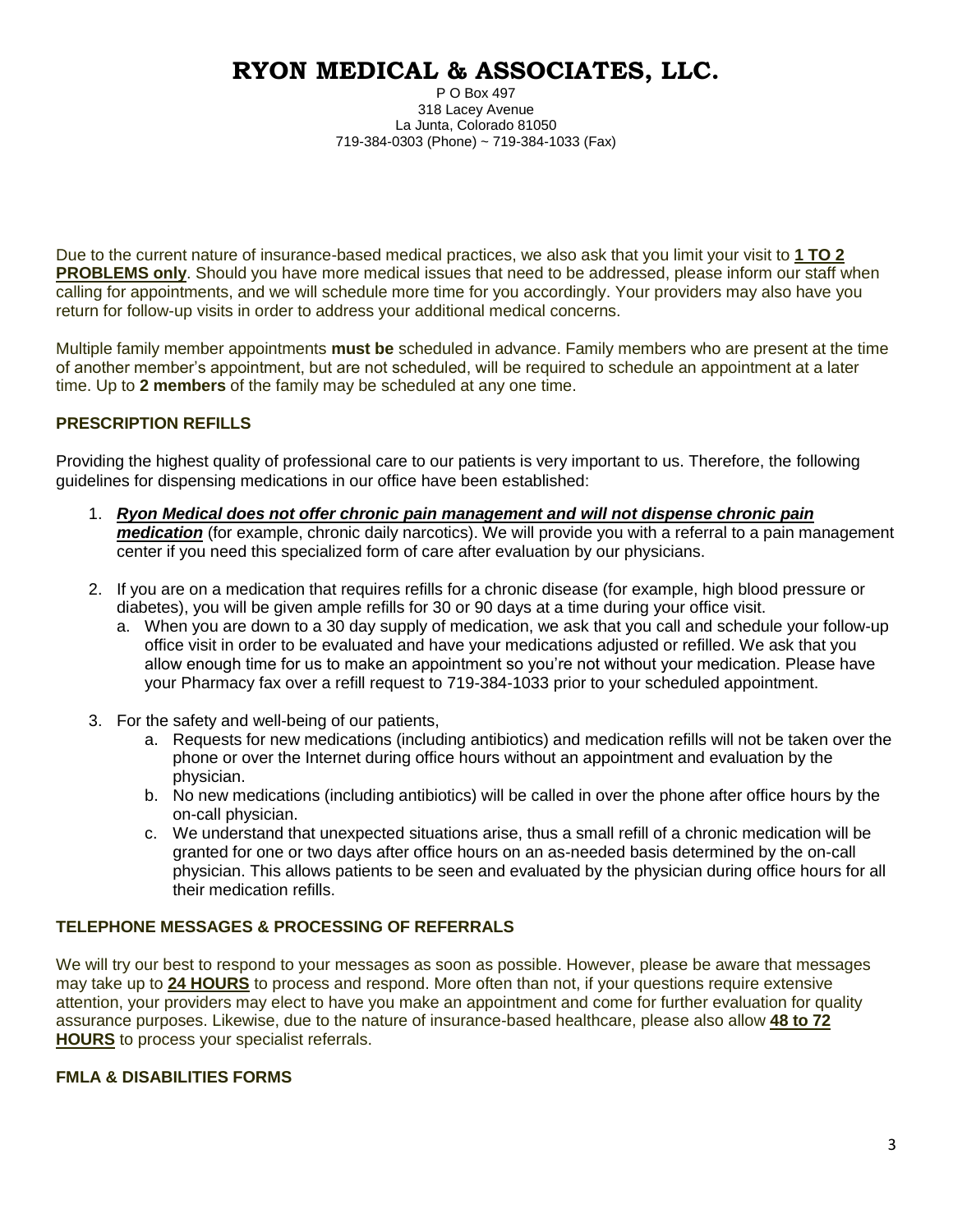P O Box 497 318 Lacey Avenue La Junta, Colorado 81050 719-384-0303 (Phone) ~ 719-384-1033 (Fax)

In general, we **do not** complete or perform **Long-Term DISABILITY Forms & Evaluations**. We **do require** that **FMLA Forms & Short-Term DISABILITY Forms** be completed **IN PERSON** during our regular office hours, at which time our providers may refer you to appropriate specialists for further evaluation and management.

### **MEDICAL RECORDS & FORMS**

All requests for medical records must be on a HIPPA approved form, which must be properly and completely filled out and signed by the patient or legal guardian. Improperly filled out forms may delay your request. Please allow **at least 5 BUSINESS DAYS** for processing.

**Medical records released to a new provider, specialist or school:** For continuity of care and as a courtesy to the patient, our office will forward records requested at no charge.

**Medical records released to the patient, some insurance companies, law firm or miscellaneous requests:** Records are subject to copying fees.

### **AFTER HOURS**

When an **EMERGENCY** arises, and you need to get in touch with our on-call service, you may call our office at (719) 384-0303. You will be directed to our on-call service personnel, who will then provide you with appropriate instructions. As a reminder, this option should only be used for **emergencies**. Please be aware that as a general rule, we **DO NOT** call-in *antibiotics and/or medication refills*, and under **NO CIRCUMSTANCES** will *narcotics* be called to the pharmacy.

### **IN A LIFE THREATENING SITUATION, PLEASE CALL 911 IMMEDIATELY.**

Our friendly staff is committed to making your visit as pleasant as possible. Your comments or concerns are important to us. We rely on them to continue to improve our quality medical care to you and your family.

### **FINANCIAL POLICY**

Please take the time to **READ** this financial policies form. If you feel that you need additional information or explanation regarding these policies, our billing specialist will be glad to answer any questions.

We are contracted with many insurance plans. Under these plans the patient or responsible party may be required to pay deductible, co-pay, co-insurance for non-covered goods and services. **COPAYS AND DEDUCTIBLES ARE DUE AT TIME OF SERVICE or your appointment may be rescheduled!**

We accept **VISA and MASTER cards**. We also accept MONEY ORDERS, CHECKS and CASH.

It is **YOUR RESPONSIBILTY** to know your insurance plan benefits. **MENTAL HEALTH SERVICES, IMMUNIZATIONS, WELL-CHILD CHECKS, certain LABORATORY TESTS, PROCEDURES, and PRESCRIBED MEDICATIONS, etc., may NOT BE COVERED.** 

If a service is not covered by your plan, payment is due at time of service. We encourage you to contact your insurance carrier ahead of time and verify appropriate coverage. We will also require proof of insurance in the form of an insurance card, or in the case of a new policy a copy of the enrollment form specifying insurance company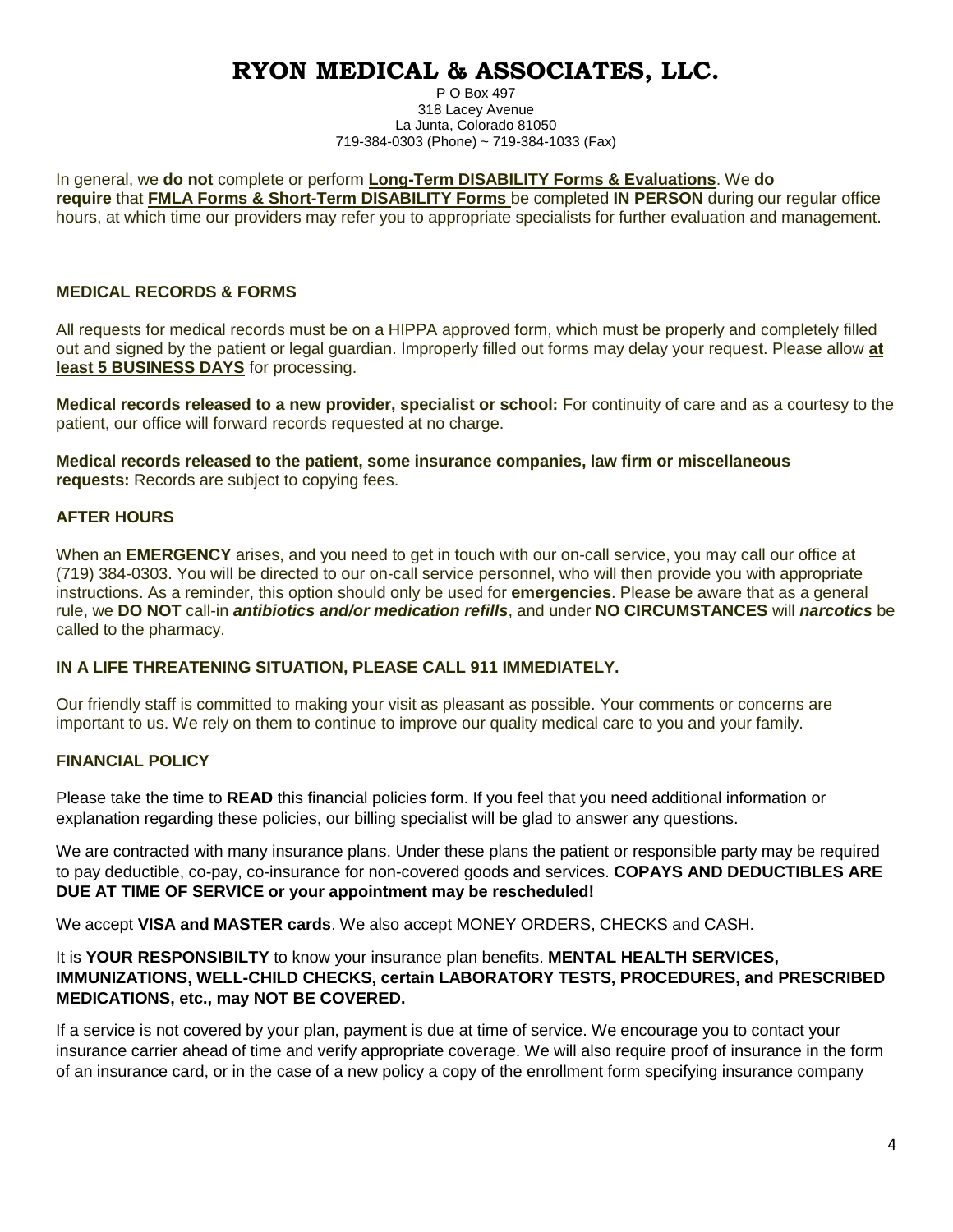P O Box 497 318 Lacey Avenue La Junta, Colorado 81050 719-384-0303 (Phone) ~ 719-384-1033 (Fax)

name and phone number, employer and his/her phone number, insured employee name, date of birth and social security number.

If we are not contracted with your insurance plan, **YOU** must pay in full at time of service. A copy of your driver's license will be taken. You will be given a copy of our charge slip to submit to your insurance for reimbursement purposes.

We submit our services to your insurance company as a courtesy to you. However, you are **RESPONSIBLE** for the balance of the account and any portion not paid for by your insurance, and you will receive a statement detailing the activity and balance on your account. You may need to contact your insurance carrier to find out why they have not made payment. Outstanding balances must be paid before scheduling another appointment.

Balances over **120 DAYS** due may be sent to a collection agency unless other arrangements have been made. If you require a payment plan, our office manager will be glad to arrange this with you.

A **\$25** service fee will be charged for previously written returned checks due to insufficient funds.

If an appointment is missed without timely notice, a **\$50** fee will be assessed to the account if a second No Show occurs.

There will be a **\$25** charge for any letter written by our provider on behalf of a patient. Fee **must** be paid PRIOR to letter being released to patient.

There will be a **\$25** charge for any additional forms requested to be filled out by our provider. Fee **must** be paid PRIOR to forms being released to requesting party.

Please note that fees for no-shows, letters and returned checks are **NOT** payable by insurance and will be **YOUR** responsibility.

Thank you for choosing our office for your healthcare needs.